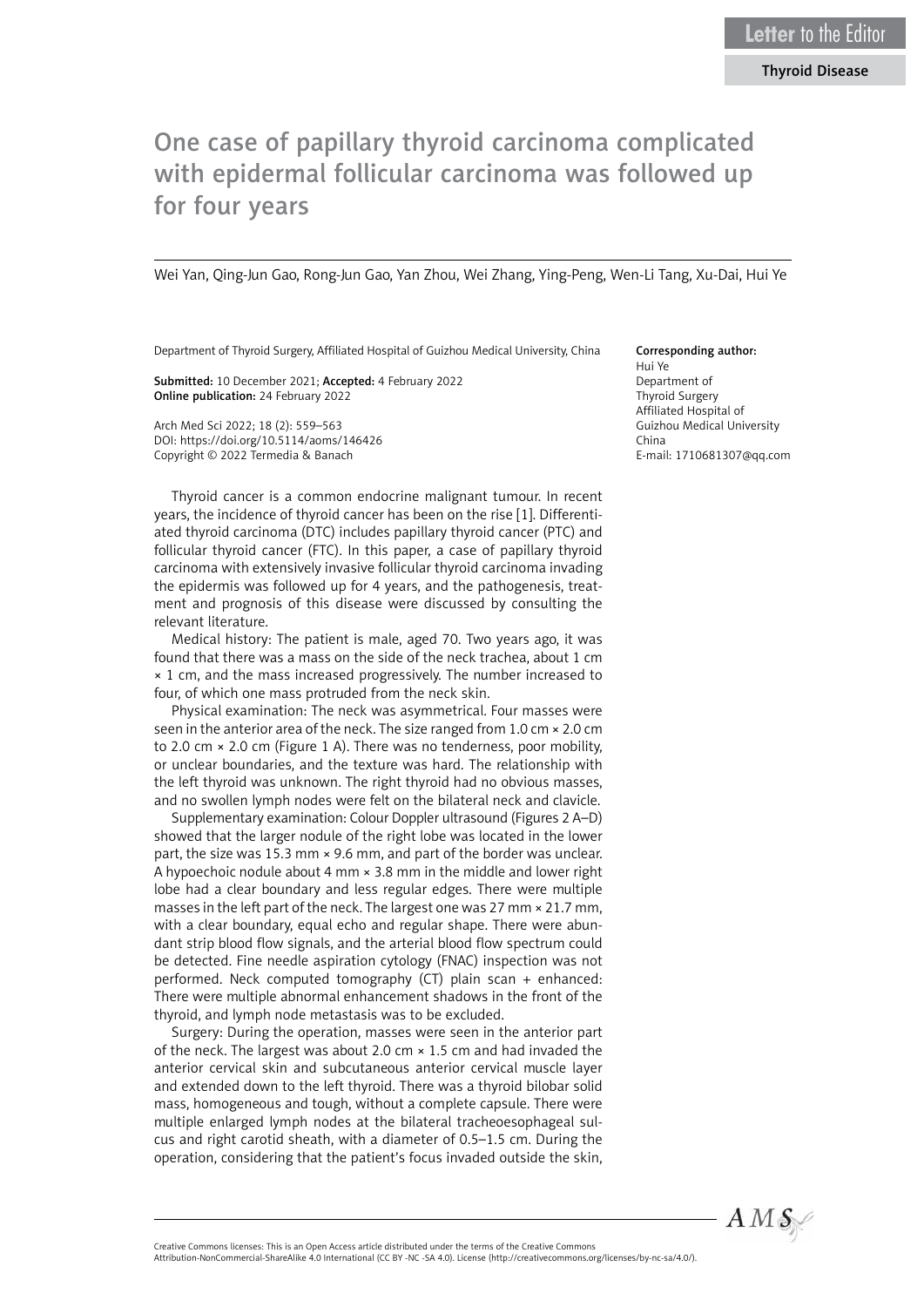Wei Yan, Qing-Jun Gao, Rong-Jun Gao, Yan Zhou, Wei Zhang, Ying-Peng, Wen-Li Tang, Xu-Dai, Hui Ye



Figure 1. A - Visual examination of the patient's neck: the neck was asymmetrical, 4 masses were seen in the anterior area of the neck, the size was between 1.0 cm  $\times$  2.0 cm and 2.0 cm  $\times$  2.0 cm. **B** – Anterior cervical subcutaneous mass and left thyroid tissue



Figure 2. A, B – Patient colour Doppler ultrasound: multiple masses in the left neck, the largest one was 27.0  $\times$ 21.7 mm, with clear boundary, equal echo and regular shape, there were abundant strip blood flow signals, and the arterial blood flow spectrum was detected.  $C$ ,  $D$  – Patient colour Doppler ultrasound: the larger nodule of the right lobe was located in the lower part, the size was 15.3 mm  $\times$  9.6 mm, part of the border was unclear; a hypoechoic nodule with a size of about 4 mm × 3.8 mm in the middle and lower right lobe had a clear boundary and less regular edges

and cervical colour Doppler ultrasound and CT suggested cervical lymph node metastasis, it was decided to perform total thyroidectomy, bilateral area VI and lateral cervical lymph node dissection and anterior cervical subcutaneous tumour resection. Rapid intraoperative pathology: right multifocal papillary thyroid carcinoma (MPTC), two lesions, diameter 0.3 cm and 1 cm, anterior cervical subcutaneous mass and left thyroid gland (Figure 1 B): PTC, diameter 1.5 cm, with follicular tumours that tend to be malignant. Slow postoperative pathology (Figures 3 A–F). Left PTC, maximum diameter 1.5 cm, combined FTC (extensive invasion type), maximum diameter 3.5 cm, penetrated the thyroid capsule, subcutaneous tissue to the epidermis, right PTC, two lesions, diameter 0.3 cm and 1 cm. There was no cancer metastasis in the lymph nodes in the second, third, fourth, and sixth areas of the neck on both sides.

Follow-up and prognosis: After the operation, the patient had temporary hypoparathyroidism and no hoarseness. Two months after the operation, the patient was treated with iodine-131 at a dose of 120 mci and levothyroxine tablets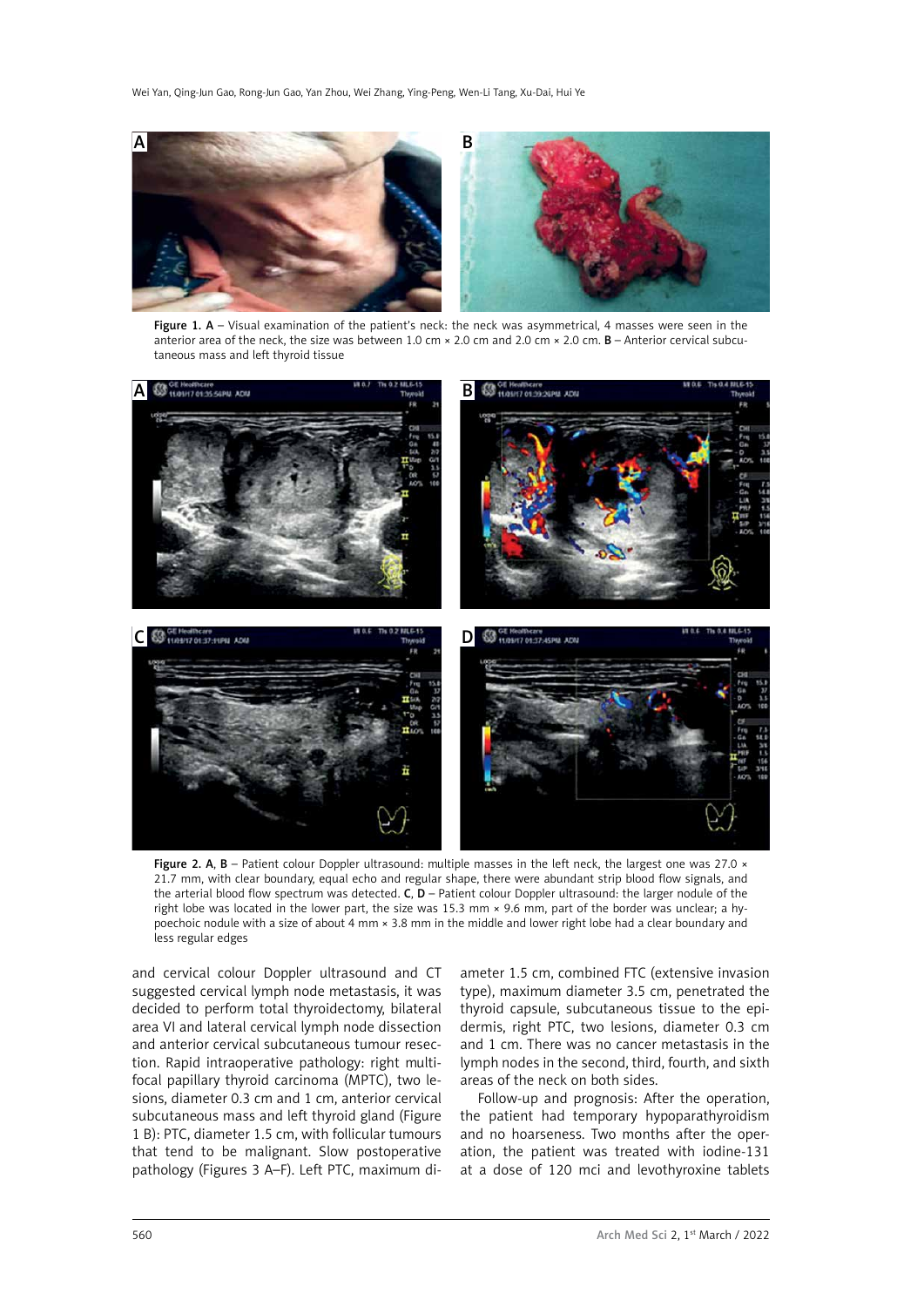100 μg/day were taken. The patient was re-examined 3 months after the operation, and there was no hoarseness, numbness or other complications. The patient's thyroid-stimulating hormone (TSH, reference range: 0.270–4.200 mIU/l) was controlled at  $\langle$  0.1 mIU/l, the preoperative thyroglobulin antibody (TGAB, reference range: 0.00–115.00 U/ml) examination was 20.08 U/ml, postoperative thyroglobulin antibody (TGAB, reference range: 0.00–115.00 U/ml) examination was always < 15.00 U/ml, thyroglobulin (Tg, reference range: 3.50–77.00 ng/ml) examination was always  $\langle 1 \rangle$  ng/ml, and the latest review showed TSH 0.756 mIU/l, free triiodothyronine T3 (FT3, reference range: 3.10–6.80 pmol/l) 4.93 pmol/l, and free free thyroxine T4 (FT4, reference range: 12.–22.00 pmol/l) 20.79 pmol/1. The endocrine suppression treatment was satisfactory, and the



Figure 3.  $A$  – Follicular thyroid carcinoma penetrated into the capsule under HE staining at  $40x$  microscope. B – Follicular thyroid carcinoma penetrated through the capsule under HE staining at 200× microscope. C – Follicular thyroid carcinoma vascular invasion under HE staining at 200× microscope. D - Follicular thyroid carcinoma skin invasion under HE staining at 100× microscope. E – Follicular thyroid carcinoma under HE staining at 400× microscope. F – Papillary thyroid carcinoma under HE staining at 400× microscope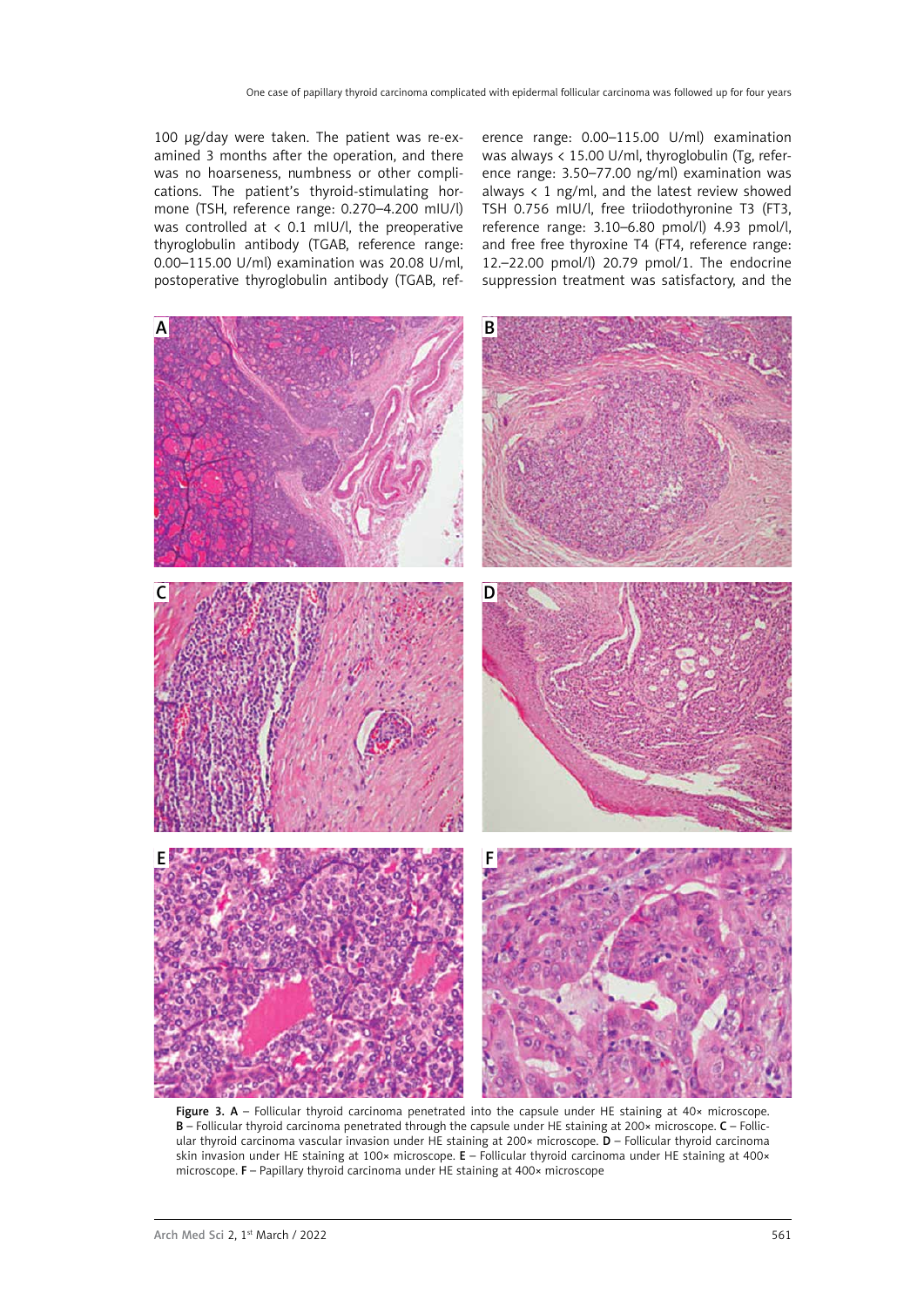ultrasound examination of the neck showed no abnormalities. The patient has been followed up for 4 years, there is no sign of recurrence or metastasis, and the prognosis is good (Figures 1–3).

The pathogenesis of thyroid cancer is still unclear. Radiation, genetics, excessive or insufficient intake of iodine, and hormones including sex hormones and thyroid-stimulating hormones, are all factors related to the occurrence of thyroid cancer. Its occurrence is a multi-gene and multistep carcinogenesis process [2]. Studies [3] have shown that ret proto-oncogene (RET) rearrangement is more often found in classical PTC, RAS mutation is often found in follicular PTC, and B-Raf proto-oncogene (BRAF) mutation is often found in high cell PTC. In FTC, RAS mutation and peroxisome proliferator activated receptor  $\gamma$  (PPARG)-paired box 8 (PAX8) rearrangement are the main genetic abnormalities, and both PTC and FTC have the possibility of phosphatidylinositol-4,5-bisphosphate 3-kinase catalytic subunit  $\alpha$  (PIK3CA) amplification and RAS mutation. Other studies [4] have shown that BRAF mutation exists in about 50% of PTCs, and RAS gene mutation exists in 40–50% of FTCs. Both BRAF and NRAS proto-oncogene (NRAS) mutations change the mitogen-activated protein kinase 1 (MAPK) pathway of cell proliferation, suggesting that these two tumours may have overlapping molecular pathophysiological changes after inciting genetic aberrations. Both PTC and FTC are follicular cells that originate from the endoderm. They have the same origin and may have overlapping mutation points. Moreover, these two tumours may have overlapping molecular pathophysiological changes after inciting genetic aberrations, so this may be an explanation for the occurrence of PTC and FTC in the primary tumour.

It is also possible that the 'collision theory' [5] causes the occurrence of the disease; that is, the concurrency of PTC and FTC is due to coincidence. Due to the high incidence of PTC, there are patients with FTC who have combined FTC. It has been reported [6] that PTC and FTC can also occur in the thyroid at the same time, but their distant metastasis may not be related. In 1 case, there was PTC in the left lobe of the thyroid and papillary cancer metastasis in the central lymph nodes. There was also FTC in the right lobe of the thyroid and follicular carcinoma metastasis in the thoracic vertebra. In this case, the left lobe PTC had the BRAFV600E mutation, but there was no NRAS-Q61R mutation. The right lobe FTC and follicular cancer metastasised to the thoracic spine and had the NRAS-Q61R mutation, but there was no BRAF<sup>V600E</sup> mutation.

In this case, for the diagnosis and treatment of the disease, the main point is that FNAC and FNA-Tg should be used before surgery, combined with molecular genetic testing to assess lymph nodes and determine the source and nature of the tumour, and select a suitable surgical method to ensure the curative effect while minimising surgical complications. The research results of Lee *et al.* [7] showed that the overall diagnostic accuracy of FNA for thyroid cancer is about 90%, while the diagnostic rate for FTC is less than 60%. For FTC, especially for micro-infiltrating FTC, FNAC is controversial. Because the diagnosis of FTC is based on whether the tumour has capsule invasion, vascular invasion, and extrathyroid metastasis, this is a phenomenon in the category of tissue structure. The cytological characteristics of FTC are not obvious in clinical practice, and it is difficult for FNAC to establish an accurate diagnosis of FTC [8]. Furthermore, it is also difficult to distinguish between follicular thyroid adenoma and FTC on intraoperative frozen sections [9, 10]. Generally, it is necessary to wait for a paraffin section to confirm the diagnosis of FTC, and, for micro-invasive FTC, if FNAC is performed before surgery, whether the tumour capsule will be damaged and affect the diagnosis of FTC. Therefore, for simple follicular tumours, preoperative FNAC is controversial. However, the guidelines for the diagnosis and treatment of adult thyroid nodules and differentiated thyroid cancer (American Thyroid Association 2015) indicate that atypical follicular lesions and follicular tumour nodules with RAS mutation are 84% more likely to be malignant lesions. The risk of malignant lesions in suspicious nodules with BRAFV600E mutation is > 95% [11], so FNAC can be combined with genetic testing such as RAS and BRAF<sup>V600E</sup> to help the diagnosis of this disease. In this case, the postoperative pathology is PTC combined with extensive invasive FTC, and the source and nature of tumours invading subcutaneous tissue to the epidermis were unknown before the operation. If FNAC is beneficial before the operation, it is conducive to the diagnosis of PTC. It is also helpful to have a better understanding of the source and nature of tumours that invade the epidermis. When molecular tests of BRAFV600E and RAS genes are available, the source and nature of tumours that invade the subcutaneous tissue to the epidermis can be better judged. For the assessment of lymph nodes, in this case, the nature of the lymph nodes in the right cervical area IV of the neck colour Doppler ultrasound needed to be determined and tended to be malignant, but postoperative pathology confirmed that there was no lymph node metastasis. Analysis of the corresponding literature shows that although metastatic lymph nodes often have volume and morphological changes, the disappearance of lymph hilus structure, hyperechoic masses, cystic degeneration, and calcification on ultrasound [12] means that colour Doppler ultrasound is only an auxiliary examination and cannot be used as a standard for the diagnosis of lymph node metastasis of thyroid cancer. To